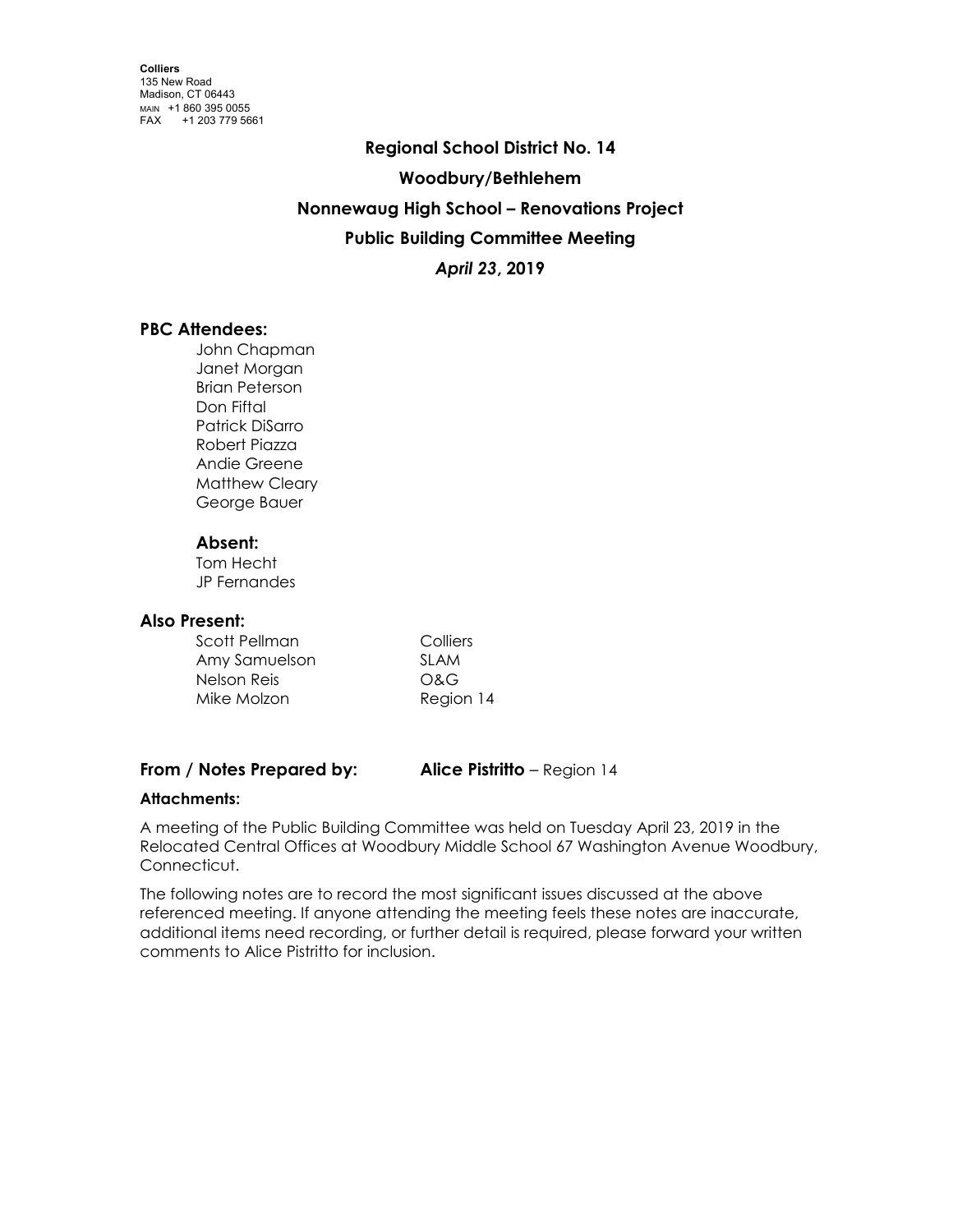- 1. Call to Order The meeting was called to order at 6:31pm.
- 2. Finance Report Scott Pellman
	- There was a finance working group meeting this past Wednesday April 17<sup>th</sup> where the team reviewed the latest pay application #20 along with the current project budget and contingencies.

PCO- 112 through 121 were reviewed with the committee and the following PCO's were approved:

- o PCO 112 Frost wall foundations at the fire pump house - \$7,750
- o PCO 113 Custom filler panels at the locker tops \$4,939 – (applied to O&G GMP Contingency)
- o PCO 117 Unclog and replace the existing sanitary line with excessive scale from upstairs staff toilets - \$6,209 – (applied to O&G GMP Contingency)
- o John C asked if that was the end of this problem. Mike Molzon stated that a camera was run through the pipe and things improved as they went through the pipe.
- An updated contingency status report was provided for the committees review. The project has expended \$969,450 in construction contingency and there are pending issues or Owner improvements that total an additional \$1,455,675 which include place holders for bleachers and field lighting of \$800,000 and septic drywell renovations of \$120,000.
- The current available contingency for the High School is 2.56 million prior to implementing any of the pending issues. The available contingency for the Central Office project is approximately \$650,000.
- The third application for reimbursement from the State has been filed and included the February invoices. The State is currently not allowing districts to project one month forward and we expect this to continue up to the end of the fiscal year. Approximately 45 day turnaround
- 3. OPM Report Scott Pellman reported on the following:

## **Project update** –

The phase 4 transition continues, The Stage is now ready for occupancy and available if weather does not allow PE classes to take place outside so the gymnasium has now been turned over to the construction team. An additional Conex box was secured to temporarily store the athletic equipment. WB Meyer moving was secured to provide the moving services. The committee may wish to schedule a walk through with Colliers and O&G prior to the next committee meeting. Committee agreed to walk through. The next meeting may be scheduled at the High School in the Media Center with a walk through to proceed the meeting.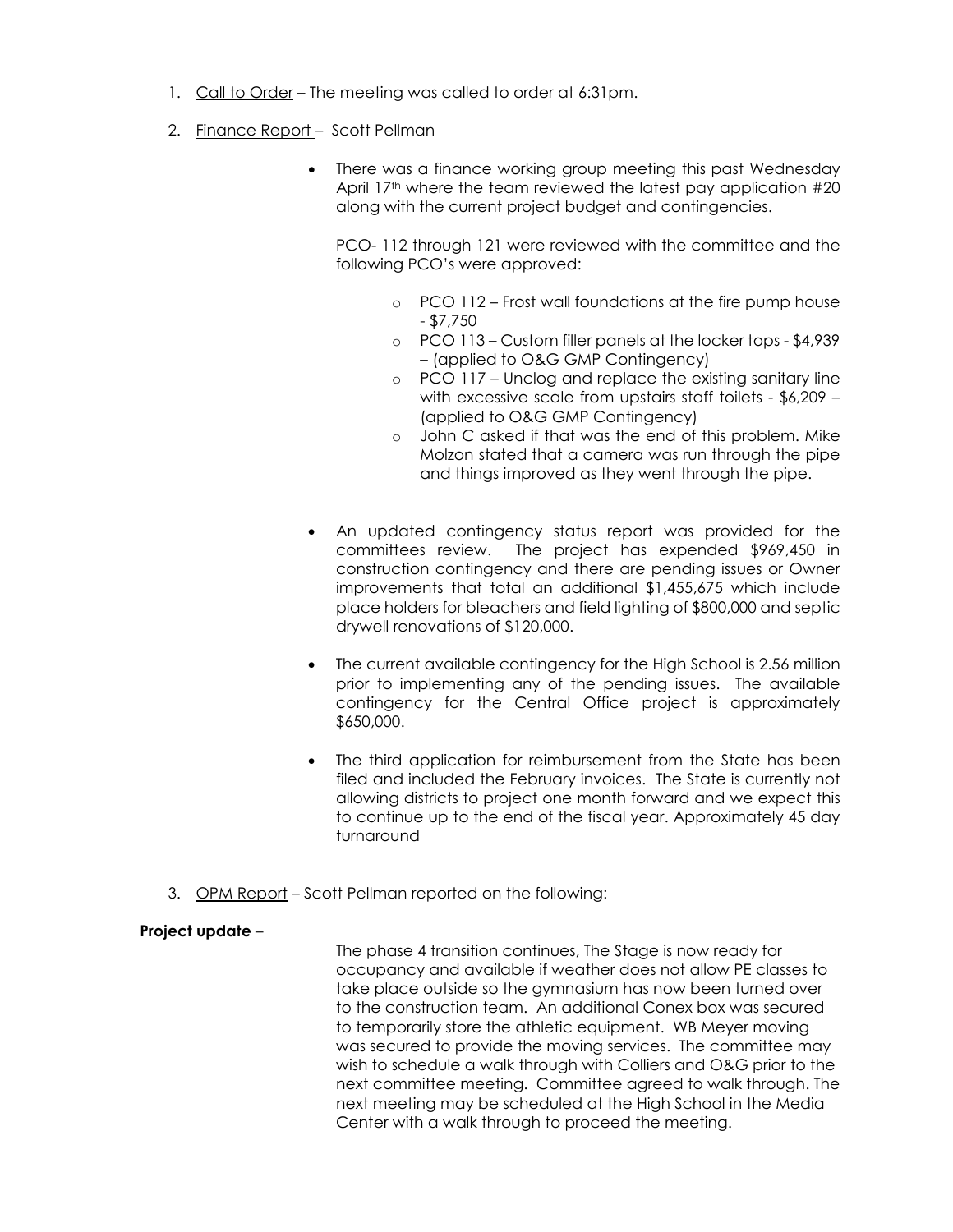- As you may be aware a fitting failed on a second-floor eye wash station in the science room above the teachers' lounge. Plans, photos and field reports were included in your information package this month. Colliers used our thermal scanning device to check all walls and ceilings in the effected rooms. A list has been compiled of all damage. Both the Contractors and Towns insurance companies have been notified. The majority of all damaged areas have been repaired, some damaged casework will require replacement this summer but it is functional.
- JP McGuire was brought in and provided clean up they used dehumidifiers, blowers to dry the area.
- Colliers was out twice to scan for water in the walls. There was a walk through with July Luby prior to occupancy. Majority of areas are cleaned up and materials will need to be reordered.
- John C- asked if company was out to verify the compression fitting failure. Nelson R -Company has denied the failure of the compression fitting. Trade contractor was brought in to change all the fittings to eyewash stations with a threaded unit. Janet provided pictures to the committee.
- George B asked who will be responsible and when will claim be done.
- Pat D- asked about wet drywall. Concerned about mold. JP McGuire and Colliers did scans and noted that if the scanner shows an area is dry than it was always dry.
- Nelson explained that everything was documented and all parties were notified.
- The PA system has continued to be a challenge and as of today O&G along with our field representative confirmed that all paging functions and bells appear to be operating normally.
- After the last building committee meeting it was determined by the State Fire Marshal's office that the gas sensors were not an acceptable option. O&G worked with the design team to tie the main branch of the gas piping feeding the science labs to the hot water heater. The pipe pickled and you can now smell the gas. There is a letter that was issued by Janet Morgan allowing the use of the gas in the science rooms but is also requesting a test to be performed with an odor meter to confirm that the odor meets industry standards in the next 15 days. The gas company will not provide the test nor can the testing lab. O&G is pursuing a test through their safety director. Colliers has researched and devices are available for purchase starting at \$3,500.
- The O&G team, Colliers and school administrators continue to meet weekly to review project coordination issues. We are working on scheduling a power shut down for this Saturday so the chiller can be connected to the main switchgear. The emergency generators will be run throughout the day to keep the food from spoiling and for greenhouses and Vo-Ag residents.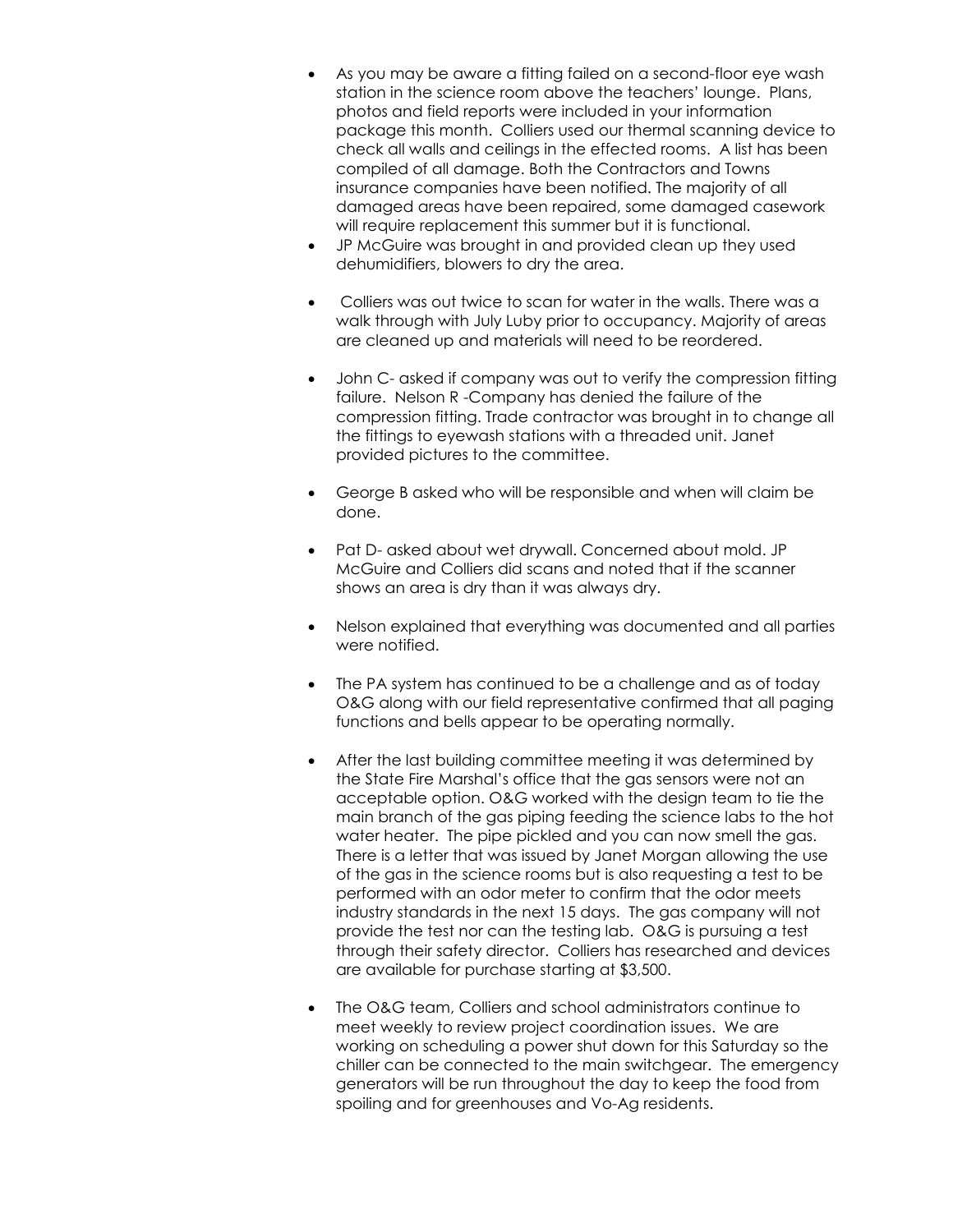- Mike Molzon stated a test run will be done tomorrow 4/24 with generators to ensure that all will be working properly during the shutdown. Mike also spoke to the times that generators have been operated so far.
- Amy S stated there is a list of what is on generator however not all items on the list will be involved due to being under construction.

#### Add Service Agreement – Amendment 013R

Over the past months we have been looking to address the potentially failing drywells at the Southwest and Northwest septic fields. Slam has provided a proposal for the design and permitting of the existing septic system in the Southwest corner of the site along with the analysis of the system to the Northwest.

**John Chapman made a motion that the public building committee approve SLAM Amendment 013R dated 4/10/2019 for a total of \$11,000 to provide design and permitting services for the existing Southwest Septic Field and review and analysis of the Northwest field. Seconded – Andie Green - Discussion – All in favor – Unanimous- Motion passed** PCO's :

> **a.** PCO reviews – There are a number of PCO's that need to be reviewed and acted upon this evening.

**PCO–114** – Increase the GMP allowance for second shift superintendent – \$40,000 (GMP Contingency) Abatement Oversight

**John Chapman made a motion that the public building committee approve PCO–114 to Increase the GMP allowance for second shift superintendent – \$40,000 (GMP Contingency) Abatement Oversight Seconded – Andie Green Discussion – All in favor – Unanimous- Motion passed**

**PCO-115** – Change the site stair material to wet cast concrete treads - \$39,379 Amy explained that the materials had the potential of being hazardous and recommended to use the same material that is in the bus loop. Manufacturer provided the wrong information to the design team. Material are not refundable but may be used in another location. Janet suggested that there be reimbursement for the materials that were not going to be used due to misrepresentation of the material. O&G and the Design team will pursue a credit for the originally specified stair tread materials.

**John Chapman made a motion that the public building committee approve PCO – 115 dated 4/16/2019 for a total of \$39,379 to change site stair materials to Wet cast Concrete Treads. Seconded – Andie Green Discussion – All in favor – Unanimous- Motion passed**

 **PCO-116 –** Add 2" gas bypass loop tied to the water heater for pickling – \$13,512 This PCO saved money from the previous PCO for gas sensors.

**John Chapman made a motion that the public building committee approve PCO – 116 dated 4/16/2019 for a total of \$13,512 to Add a 2" gas line for pickling the pipe. Seconded – Andie Green -Discussion – All in favor – Unanimous- Motion passed**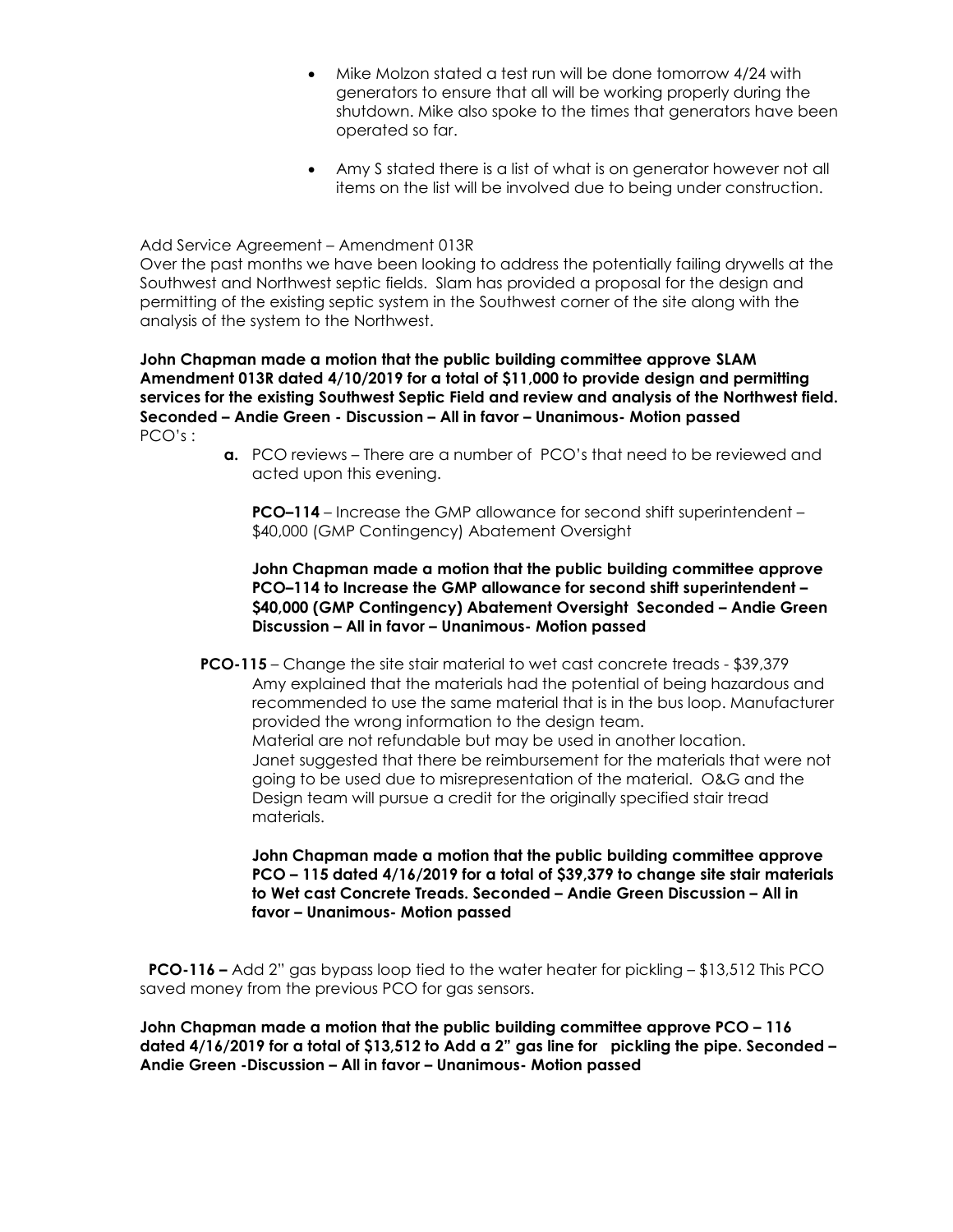**PCO-118 –** ASHREA 110 testing for remaining 10 fume hoods - \$5,656 (GMP Contingency) Total of 11 hoods in the building – 1 – tested - Decision was made to test remaining hoods. By weeks end gas and fume hoods will be functional.

## **John Chapman made a motion that the public building committee approve PCO – 118 dated 4/19/2019 as a zero cost change order in the amount of \$5,656 to be applied to the GMP Contingency to provide ASHREA 110 testing of the fume hoods Seconded – Andie Green -Discussion – All in favor – Unanimous- Motion passed**

**PCO-119** – Add drywall soffits to East and West Auditorium entrances - \$4,988(GMP Contingency) Cosmetic Side entrances to stage- Previously height of stage and entry area felt like an elevator shaft. Better lighting and appealing to add ceiling. This additional also covers up unfished block walls that were previously not exposed.

### **John Chapman made a motion that the public building committee approve PCO – 119 dated 4/19/2019 as a zero cost change order in the amount of \$4,988 to be applied to the GMP Contingency to add drywall soffits at the east and west stage entrances. Seconded – Andie Green -Discussion – All in favor – Unanimous- Motion passed**

**PCO-120** – Infill existing masonry at Band/Choral Room - \$8,123 (GMP Contingency) **-** Poor condition of masonry. Nelson reis stated that O&G is acting in good faith in using their contingency to keep the project moving.

**John Chapman made a motion that the public building committee approve PCO-120 – dated 4/20/2019 as a zero cost change order in the amount of \$8,123 to be applied to the GMP Contingency to patch and infill existing masonry at the band room. Seconded – Andie Green -Discussion – All in favor – Unanimous- Motion passed**

**PCO-121** – Labor and material to coordinate new masonry opening around steel column that was uncovered during selective demolition - \$5,375 (GMP Contingency)

## **John Chapman made a motion that the public building committee approve PCO – 120 dated 4/20/2019 as a zero-cost change order in the amount of \$5,375 to be applied to the GMP Contingency to relocate door opening to mechanical room 0011. Seconded – Andie Green -Discussion – All in favor – Unanimous- Motion passed**

In addition to the PCO's there are a few soft cost expenditures along with two additional PCO's that were not included in the package prior to the meeting.

Valley Communications Proposal V-31121 dated 4-1-19 - There was a floor box that was added to stage left for the AV system, the wiring for the AV system was purchased through the technology soft costs. There was a need for the additional wiring, wall plate and long distance transmitter and 328' of cat 6 cable with connectors. The cost for this work is \$3,235.87.

**John Chapman made a motion that the public building committee approve Valley Communications Proposal V-31121 dated 4/1/2019 for a total of \$3,235.87 to Add wiring to stage floor box and control room. Seconded – Andie Green -Discussion – All in favor – Unanimous- Motion passed**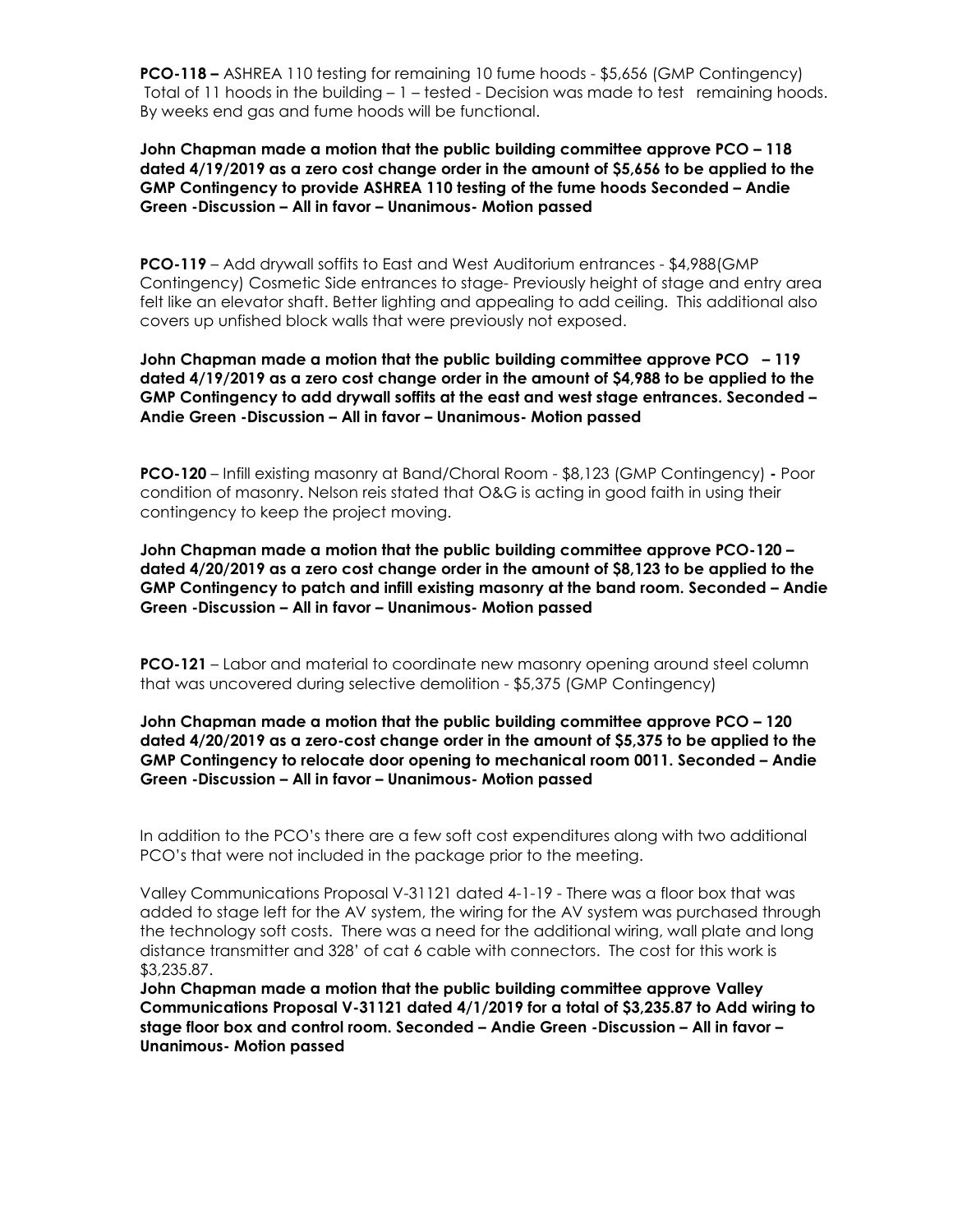Additional equipment – we have received the first quote for the requested additional equipment. The first quote is for the additional Microscopes for \$5,880. This would be a nonreimbursable cost and would come out of the FF&E. Not reimbursed by the state

## **John Chapman made a motion that the public building committee approve Micro Optics Quote 5662 dated 3/18/2019 for a total of \$5,880 for 24 microscopes. Seconded – Andie Green -Discussion – All in favor – Unanimous- Motion passed**

Scott P noted that the team will go ahead and procure bids for the remaining items as directed by the committee.

**PCO-122** – Lacrosse Lines \$7,899- Amy S spoke about the options for lines (Men, Women or Unified). John C- asked to ensure that lines meet NCAA requirement. Andy Greenconcerned about the fact that Lacrosse is not a school sport. It is a club sport. Town sport.

### **John Chapman made a motion that the public building committee approve PCO – 122 dated 4/23/2019 for a total of \$7,899 to add lacrosse lines to the artificial turf field. Seconded – Andie Green -Discussion – All in favor –7 Yea 1 Nay- Motion passed**

**PCO-123-**PR#51 Business Lab Changes – Julie Luby presented the need for the changes, this is still under review by the Design Team but is time critical so new work does not need to be demolished. The elimination of the second business lab resulted in a savings of \$27,000 for computers. There is a cost for furniture to support the spaces of approximately \$17,000 however the design team is exploring the credit for the originally specified business lab furnishings. (the current value of the change is \$107,036 however it is anticipated that this total may be reduced once the review of the proposal is complete)

- Moving school store upstairs will add additional square footage downstairs. School store is part of the business class. It will be better served to be next to the business lab with the teacher who is in charge of the program.
- Need for additional offices to accommodate staffing changes
- Amy S –spoke to the request to eliminate business lab because of lack of need. School store replaces the business lab next to the business rooms upstairs.
- Two Offices will be replaced in the 1 classroom space to accommodate the need for staff.
- Julie L noted that the second Business lab with the computers would not have been used to its potential. There are staff numbers that are greater than the available rooms.
- July Luby clarified that no new staff were hired, rather, there was a Shift in counseling staff. A District wide .5 position and.5 counselor

**John Chapman made a motion that the public building committee approve PCO – 123 dated 4/23/2019 for a total not to exceed of \$107,036.68 for PR 51 Business Lab changes**. **Seconded – Andie Green -Discussion – All in favor – Unanimous- Motion passed**

## **Application for Payment #20**

**John Chapman made a motion that the public building committee approve the O&G Pay Application No 20 for the period from March 1 to March 31, 2019 in the amount \$1,210,862.82- Seconded – Andie Green -Discussion – All in favor – Unanimous- Motion passed**